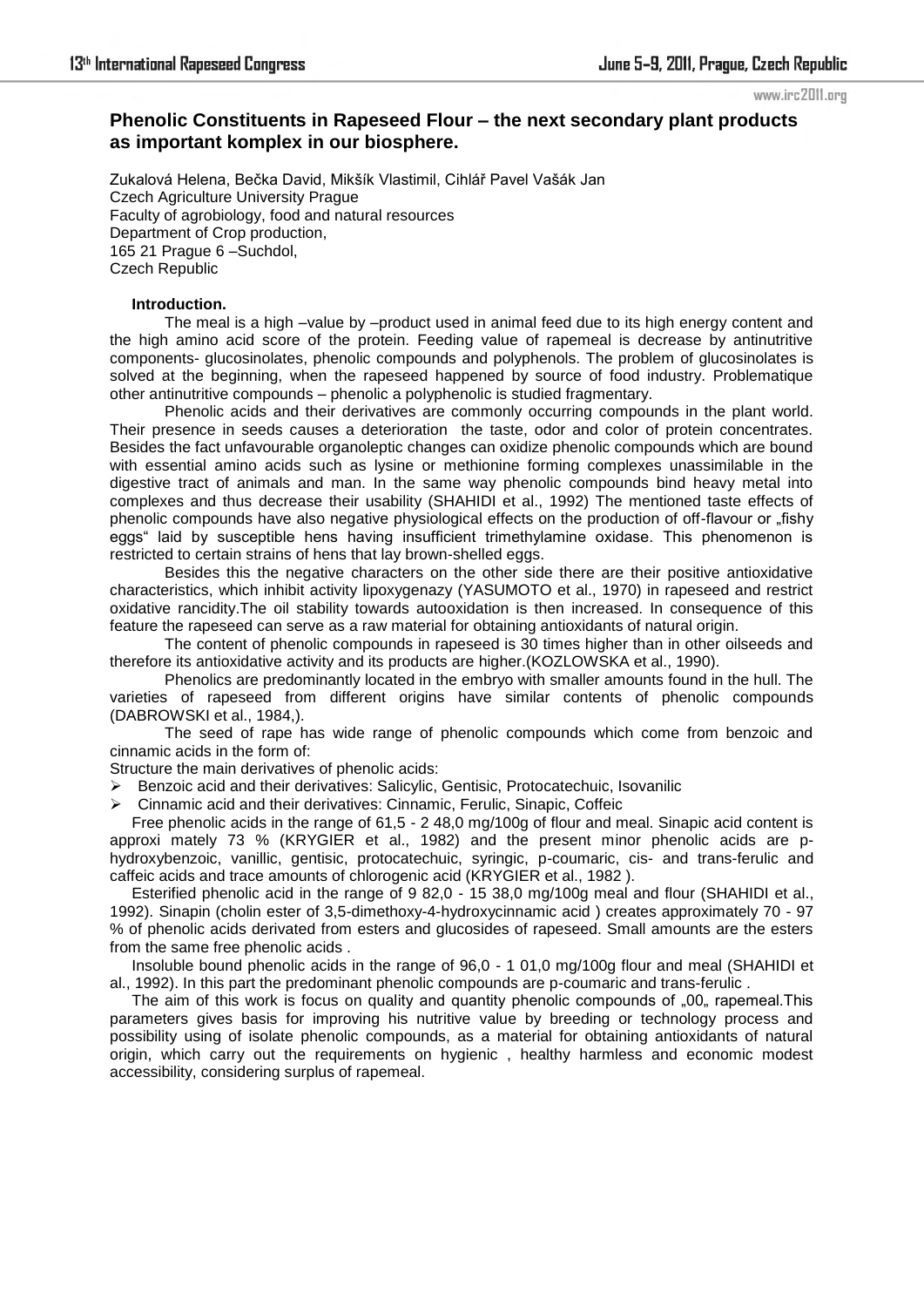# **Material and Methods**

Composition and content of phenolic compounds was observed by "00" varieties Lirajet (DSV Lippstadt, SRN), Falcon(Lembke, SRN), Idol(Semences Cargill, Francie), Olymp (Lembke, SRN), Stela(SEMPRA,a.s.,CZ) in comparison with "0" variety Solida (SEMPRA, a.s., CZ). Assortment of choice varieties ensures spectrum of varieties from early (Falcon, Idol, Stela) as late (Lirajet and Olymp).

 Changes of phenolic compounds content in the last phase of maturing were observed up to the present time growers survey stable variety Lirajet on five trial stations of Central Institute for Supervising and one trial was on station of Czech University of Agriculture, Praque. *Charakteristic of trials site.* 

| [Location]                            | [Production<br>region] | [Altitude<br>(m) | [Temperatura<br>(°C)] | <i>[Rainfall</i><br>(mm) | [Code of<br>soil]        |
|---------------------------------------|------------------------|------------------|-----------------------|--------------------------|--------------------------|
| Jaroměřice n.R.                       | Cereal region          | 425              | 8,0                   | 481                      | $HMm1-jh4$               |
| Staňkov                               | Cereal region          | 370              | 8,1                   | 537                      | $HMm^{1}-h^{5}$          |
| Hradec nad<br>بيمينم <del>ي</del> شيف | Cereal region          | 465              | 7.4                   | 616                      | $KMm^2$ -ph $^6$         |
| Kujavy                                | Cereal region          | 260              | 8,2                   | 604                      | $LMg^3$ -jh <sup>4</sup> |
| Vysoká                                | Cereal region          | 370              | 8,1                   | 537                      | $H Mm1 - h5$             |
| Červený Újezd                         | Sugar beet region      | 398              | 7,7                   | 549                      | $HMm^1$ -jh $4$          |

*Type of soil:* 1)HMm – Orthic Luvisol, 2)KMm – Eutric Cambisol, 3)LMg – Albo-gleyic Cambisol *Code of soil:* 4)Clayey-loam (heavy), 5)Loamy soil (medium), 6)Sandy-loam (medium)

Free phenolic acids and phenolic acids released by means of hydrolysis from the esters forms are determined by gas liquid chromatography as their silylderivates (ZADERNOSKI et al., 1981).

# *Gas chromatography of trimethylsilyl derivatives phenolic compounds*

Isolation of phenolic compounds was prepared according to KRYGIER et al., (1982b).

# *Gas chromatography trimethylsilyl derivatives of phenolic acid.*

An aliquot part of each methanolic fraction was evaporated to dryness under nitrogen.

The dryness residue was silylated in sealed vials with mixture BSA ( N,O – Bis (trimethylsilyl)acetamid ) with the catalytic action of TMCS ( N- (Trimethylsilyl)acetamid at 105  $^{0}$ C for 24 h.

Gas chromatography condition: Apparatus- Hewlett - Packard HP 5890A, column WCOT Fused Silica with stationary phase CP - SIL - 8CB (Chrompact), length of column 50 m, inner diameter 0,25 nm, detector FID - 300 °C ,carrier gas N<sub>2</sub>-flow rate 2 ml/min, temperature programm 100 °C is 5 min and than increase 6  $^{\circ}$ C/min up to 230  $^{\circ}$ C.

TMS derivatives of phenolic acids were identified by comparison of the retention time of the TMS derivatives with the values for retention time of TMS derivatives of standard acids and their content was determined according calibration this component.

# *Spectrophotometric method of sinapine.*

The spectrophotometric procedure is based on the absorption of phenolic compounds in UV range (EVRARD, 1985) at 334 nm .

 Through these methods the changes in sinapin content during maturation and the influence of varieties and locality were determined

# **RESULTS AND DISCUSSION.**

Contents of phenolic compounds is charecterized by the varieties. Solida - "0" variety of winter rapeseed showed a higher content in comparison with "00" varieties. It is in harmony with previous experiments (KRYGIER et al., 1982, KOZLOWSKA et al., 1990, DABROWSKIet al., 1984). Their total content is  $1.6 -2.8\%$ . The highest content has  $.0^{\circ}$  Czech variety  $.$  Solida  $\degree$  (2.80%). Long time of vegetation partly influenced their content. Early varieties – Falcon, Idol and Stela (1,60 –2,20%)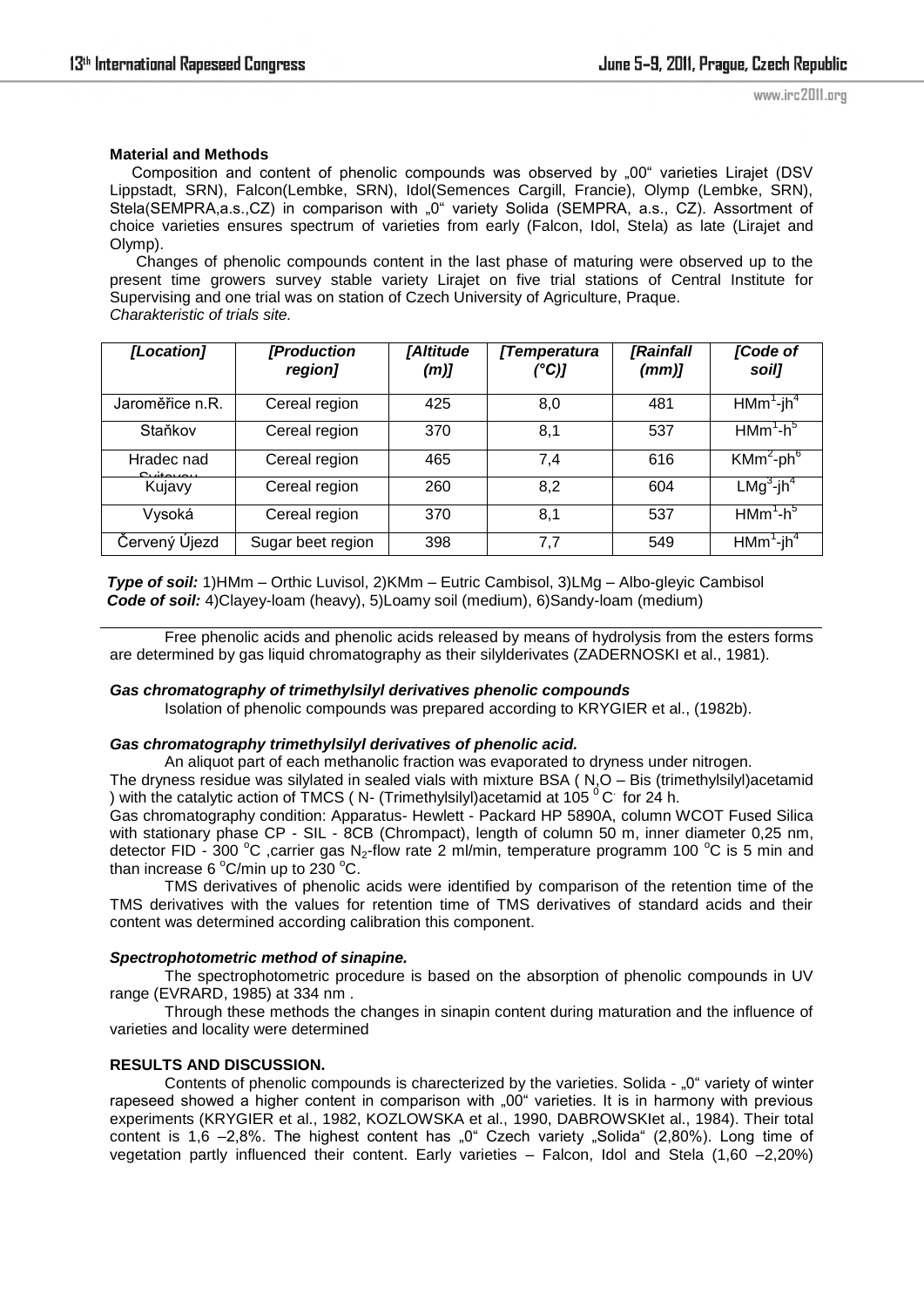#### www.irc2011.org

showed lowest content of phenolic compounds against late varieties – Lirajet (2,4%) and Olymp  $(2,5%)$ .

With evaluated of phenolic compounds content in individual fraction follow:

Free phenolic acids are in the range of 563,0 -921,0 mg/100g. Content of free phenolic

acid is higher in compare with publicate date ((KRYGIER et al., 1982, KOZLOWSKA et al., 1990). Free phenolic compounds are from 85,5 – 91,30% created by sinapic acid derived from cinnamic acid.

From this are derived also o- coumaric and ferulic, which are in minorite content. From acids derived from benzoic acid are salicylic and protocatechuic acid. The second important component this fraction is syringic acid  $(5,50 - 8,40%)$  which content is  $5670 - 8868$  mg /kg rapemeal and are higher in compare with publicate date.

 $\triangleright$  Esterified phenolic acid are in the same way as in previous fraction

created esters of sinapic acid (88,66 – 93,9 %). The later prevail acid is ferulic acid (3,70 – 9,60%), which is in similar content as syringic acid in fraction free phenolic acid whole content of this fraktion is 11709 – 20688 mg/kg.

 $\triangleright$  The other phenolic acid, their esters and insoluble bound phenolic acids are in rapeseed in minorite content and in our case were not detection.

 By spectrofotometric method was observed behavior and dynamics of phenolic compouds in last 14 days before harvest.

 Phenolic compounds content was stable in the last phase of maturing. Their content is in range 1,18 –1,65%. Their decrease appeared in the samples which were desiccated with desiccant Reglone four days before the expect harvest.(Tab.1.). This was probably caused by the unequal maturity of desiccated sample.

| Tab.1: Dynamics of phenolic compounds production during winter rape seed ripening (the<br>Lirajet variety) on six sites (%) |  |  |                                      |  |  |                                                  |  |
|-----------------------------------------------------------------------------------------------------------------------------|--|--|--------------------------------------|--|--|--------------------------------------------------|--|
| $\mathsf{Cita}$                                                                                                             |  |  | 14 days before 7 days before banyest |  |  | $\mathbf{17}$ dave after deciccated $\mathbf{1}$ |  |

| Site            | 14 days before   7 days before   harvest |         |      | 7 days after desiccated <sup>1</sup> |      |
|-----------------|------------------------------------------|---------|------|--------------------------------------|------|
|                 | harvest                                  | harvest |      | harvest                              |      |
| Jaroměřice      | 1.54                                     | 1.48    | 1.56 | 1,68                                 | 1,29 |
| Kujavy          | 1,08                                     | 1,15    | 1,18 | 1,12                                 | 0,98 |
| Hradec n. Svit. | 1,62                                     | 1,59    | 1,65 | 1,65                                 | 1,35 |
| Vysoká          | 1,40                                     | 1,50    | 1,55 | 1,59                                 | 1,42 |
| Staňkov         | 1,15                                     | 1,37    | 1,45 | 1,19                                 | 1,06 |
| Červ.Ujezd      | 1,35                                     | 1,40    | 1,48 | 1,45                                 | 1,36 |

1) stand desiccated 4 days before pedicted harvest

The statistically significant are also differences among places , which are caused by agroecological influences.

 Lower content of phenolic compounds were on place Kujavy, with the lowest altitude and by significant different code of soil and type

Biosynthesis of phenolic compounds during maturing rapeseed after statistical evaluation by method ANOVA, showed that content of sinapin is statistical significant as among places as also in individual phases of maturing.

Between place Kujavy and Staňkov with the lowest altitude was the lowest content of sinapine. The others places are compare results of Červený Újezd, Vysoké and Jaroměřice, which are similar by altitude and average rainfal. In Hradec n. Svitavou are results compare with Vysokou and Jaroměřice.

# **Conclusion.**

Contents of phenolic compounds is charecterized by the varieties. Solida - ..0" variety of winter rapeseed showed a higher content in comparison with "00" varieties. Their total content is 1,5 -3,0%. The highest content has "0" Czech variety "Solida" (2,80%). Long time of vegetation partly influenced their content. Early varieties – Falcon, Idol and Stela (1,60 –2,20%) showed lowest content of phenolic compounds against late varieties – Lirajet and Olymp (2,5%)

Phenolic compounds in rapeseed are in form

Free phenolic acid have content  $5670 - 8868$  mg /kg and is created by sinapic acid from 85,5 – 91,30%.

 Esterified phenolic acid have content 11709 – 20688 mg/kg and also is created by sinapic acid from 88,66 – 93,9 %.

 $\triangleright$  Other phenolic acid, their esters and insoluble bound phenolic acids are in rapeseed in minorite content and in our case were not detection.